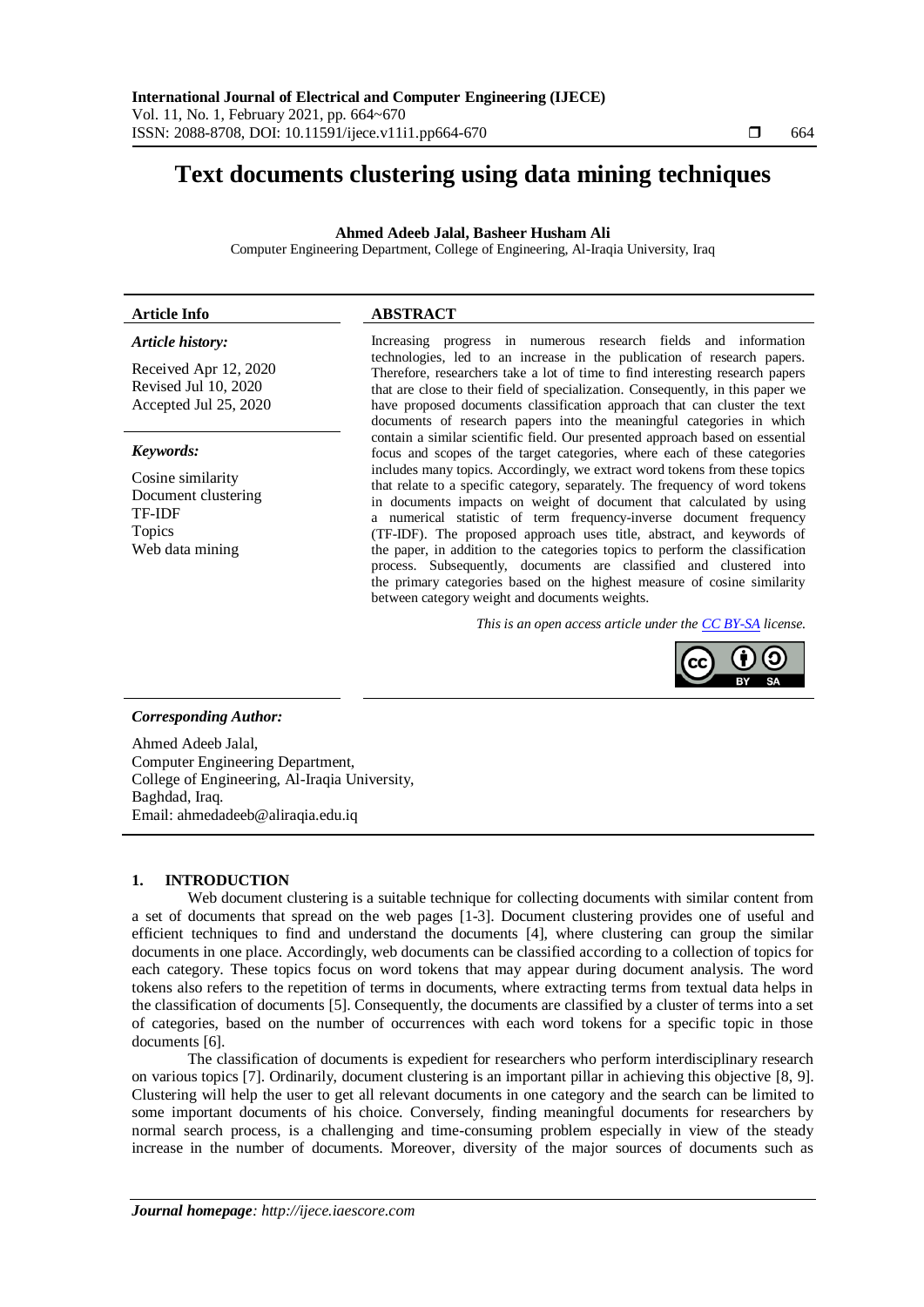research papers, web pages, archives, technical reports, and digital repositories that available to the user over the internet.

Nowadays, a large number of people use the internet as their main source of information. Consequently, the users need to find their interesting requests easily and conveniently which represents the most relevant information that was queried [10-12]. However, the search engine retrieves more irrelevant pages based on a few keywords for a user's query, resulting in long lists of URLs. Searching on the web pages to discover knowledge according to user query, is not an easy task to perform. Considering, the problem of information overload that facing internet data warehouses. Therefore, web data mining can be an easy and important technology for discovering and retrieving useful information and knowledge [13, 14]. Web data mining is a sub discipline of data mining applications to discover patterns that mainly deal with the internet. Web data mining can be categorized into three types: web structure mining, web content mining, and web usage mining [15]. All these types use a diversity of approaches, techniques, tools, and algorithms to discover the patterns of information [14]. Accordingly, improving search engine using data mining techniques aims to discover useful information from the large amount of data [16, 17].

Over the past decades, institutions, universities, and journals have published numerous research papers in various scientific fields. Ordinarily, research papers are not classified and clustering into categories. Consequently, there are many documents clustering approaches [8] and recommender systems [18] that proposed for classifying research papers based on the documents content characteristics or attributes. Each of these techniques differs in many parts, such as the types of attributes they used to characterize the documents, the similarity measure used, the representation of the clusters etc. The literature reviews of related works on research paper classification and its applications are as follows.

Thushara *et al.*, [19] proposed a document-centered system for classifying research articles that published in the domains of computer science. It is based on automatic keywords extraction from research articles using rapid automatic keyword extraction (RAKE) algorithm to get best score-matrix of keywords. Moreover, the proposed system adopts a hybrid approach to the classification process by applying different methods at various phases of the system. This classification process relates to the semantic analysis by using score-matrix of keywords and cosine similarity for articles classification into relevant domain. Consequently, domain classification facilitates the identification and retrieval of important articles for researchers that are in line with their actual fields of interest.

Kim and Gil [20] proposed the paper classification system consists of four major processes: crawling, TF-IDF, topic modeling and data management, and classification. This proposed system aims to cluster the research papers into the meaningful categories in which contain similar topics. Accordingly, the proposed system creates a dictionary of keywords from the abstract and keywords data that crawled. These keywords consist of top-N of high frequency keywords among the entire keywords. Also, it extracts topics from the abstract data of each paper by latent dirichlet allocation (LDA) scheme. Finally, research papers are classified into similar subjects by using K-means clustering algorithm. The K-means clustering algorithm is based on the term frequency-inverse document frequency (TF-IDF) values of each paper.

Nahar *et al.*, [21] presented an approach for classifying and clustering the research's papers into clusters based on concepts and contents. This clustering process uses title, keywords, and abstract of the paper for performing the classification process. The proposed approach is mainly depends on information retrieval (IR) as core process along with some natural language processing (NLP) techniques, latent dirichlet allocation (LDA), and latent semantic indexing (LSI). Moreover, it aims to improve the LDA model that is used for classification using the concept of topic modeling and the LSI model used for performing querying. Consequently, the presented approach provides an automatic, short time, and accurate solution for classifying research papers that published in the field of information technology.

Saad et al., [22] presented emotions classification for Malay folklore from children short stories using four types of common emotions: happy, angry, fearful, and sad. This work based on term frequencyinverse document frequency (TF-IDF) that extracted from the text stories. Then, text stories will be classified by support vector machine (SVM) and decision tree (DT). This work aims to add emotions for a more natural storytelling.

In addition, there are also various other approaches for classifying the documents by applying different techniques such as using text mining based on the technology of natural language processing [23, 24], building a semantic representation of articles from their associated entities [25, 26], and using N-grams and efficient similarity measure that known as improved sqrt-cosine similarity measure [27]. As mentioned in the examples above, the importance of documents clustering and classifying is highlighted to satisfy users and facilitate the retrieval process of relevant documents.

This paper aims to classify and cluster the research papers into categories to overcome the respective difficulties for the search users. Moreover, clustering provides a better coverage while avoiding complexity, not only with research papers but with various domains as well [28-30]. Thus, this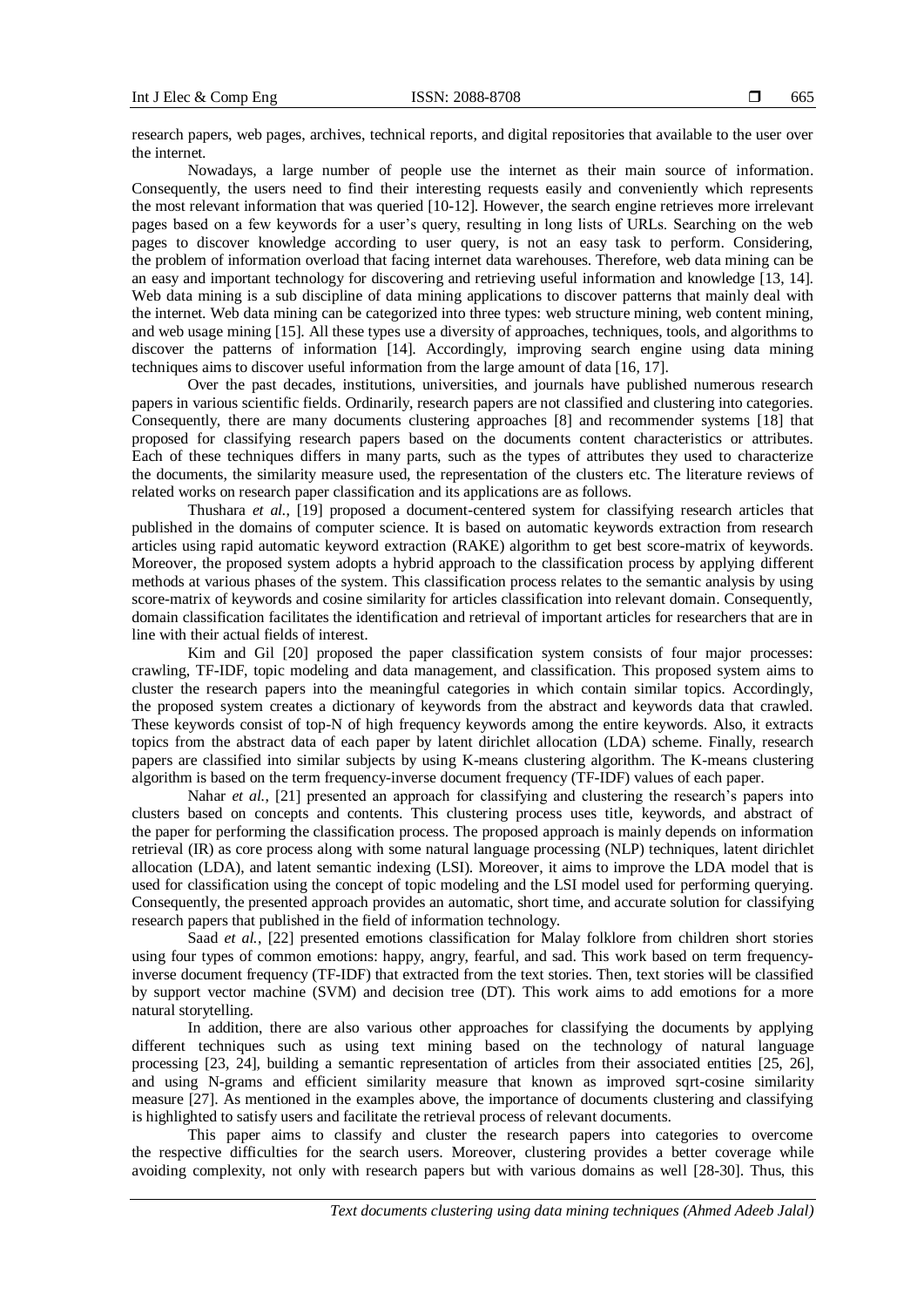proposed approach of text documents clustering has a significant impact to find useful information, address the lack of understand-ability, and improve search-ability for users. Consequently, we proposed research papers classification system based on term frequency (TF), Term frequency-inverse document frequency (TF-IDF), and cosine similarity, to guide the users by their needs in the domain of research papers.

The second section explains the methodology and describes proposed methods for text documents clustering such as web mining, data extraction, TF-IDF, and cosine similarity. These techniques contribute to the analysis of scientific papers by extracting data from it, in order to classify the papers into groups organized according to similarity. The third section highlights on the results of the proposed classification approach and the algorithms that used to implement it. Finally, this research outlines the challenges of research papers classification and aims to provide a better clustering for the research papers.

#### **2. RESEARCH METHOD**

In this paper, a classification approach for clustering the research papers is presented, as researchers spend a lot of time to identifying the relevant cluster of the undertaken papers. Ordinarily, the papers are classified into clusters based on the concepts and the contents. Accordingly, our approach provides a clustering process depends on three major parts of the research papers: title, abstract, and keywords. The abstract was chosen as one of the important parts of the paper that describes its essence after the title [31, 32], and it is often the next part that users tend to read. Moreover, the abstract is enriched with interesting and fundamental words/terms that express the direction of the paper and a summary of all other contents of the paper.

The data set contains 518 papers that published in Bulletin of Electrical Engineering and Informatics (BEEI) journal, since 2012 to 2019. These scientific papers include different topic scopes which are written in English. The BEEI journal is issued by the Institute of Advanced Engineering and Science (IAES) of Ahmad Dahlan University. Our goal is to classify these papers into five clusters according to the following scopes of the journal:

- Cluster 1: Computer Science, Computer Engineering, and Informatics.
- Cluster 2: Electronics.
- Cluster 3: Electrical and Power Engineering.
- Cluster 4: Telecommunication and Information Technology.
- Cluster 5: Instrumentation and Control Engineering.

Ordinarily, the research papers are often classified and retrieved according to the user's query or by semantic representation and many other methods, as we mentioned in the literature reviews of related works in the first section. In our approach, we apply basic crawler algorithm [15] to extract the contents of the topics for each cluster separately, as well as the title, abstract, and keywords of all papers. Subsequently, we suggest classifying papers based on word tokens which extracted from the topics of the above five clusters that covered by the BEEI journal. Moreover, classification approach techniques include TF-IDF and cosine similarity. Figure 1 shows general steps of the flow diagram for techniques that used in the proposed classification approach.



Figure 1. Classification approach flow diagram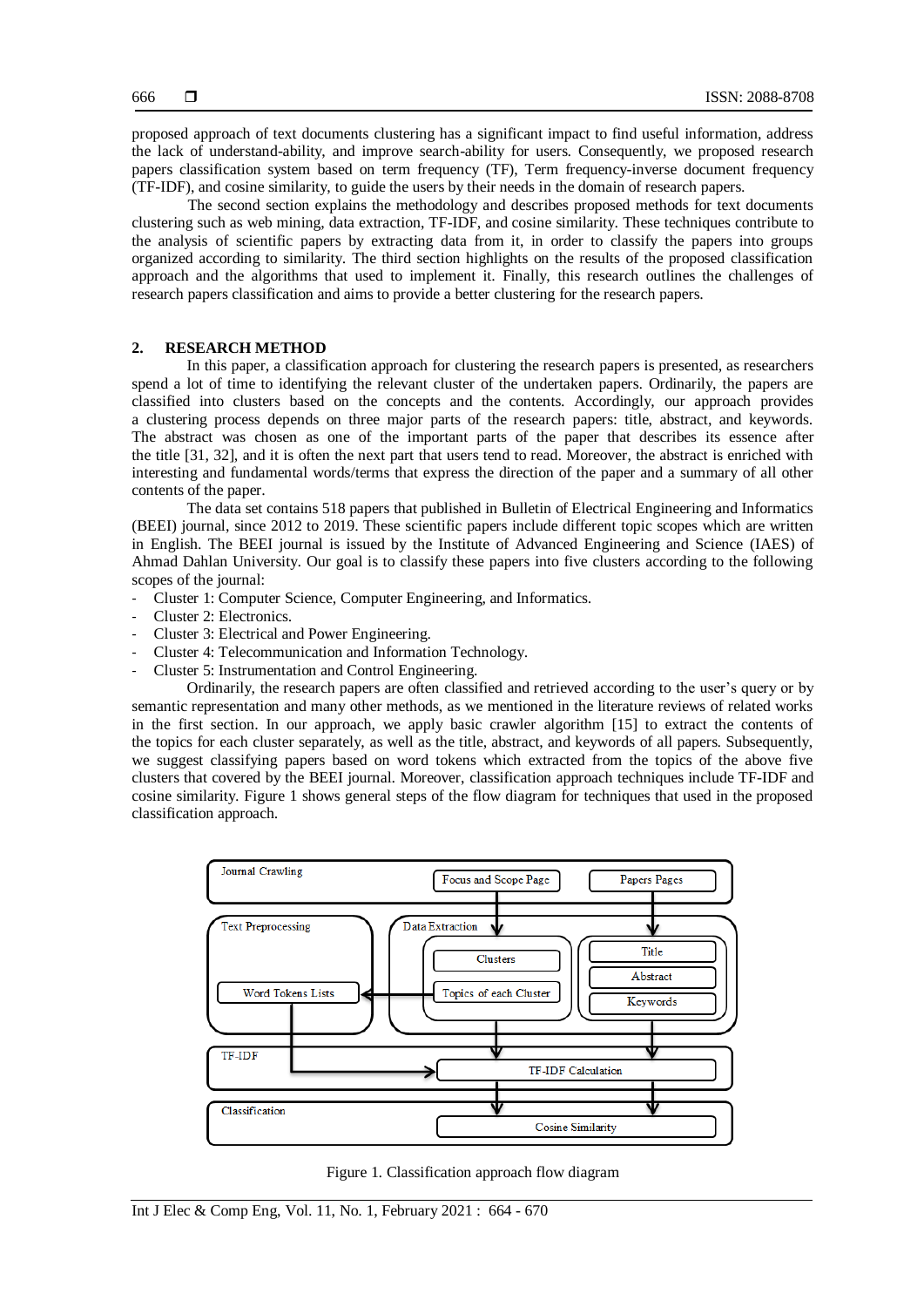#### **2.1. Text preprocessing**

Text preprocessing is a one of major component in many algorithms of text mining. It usually consists of the tasks such as tokenization, filtering, lemmatization, and stemming [33]. Ordinarily, clustering algorithms require to specifying the type of attributes (e.g. words, terms, or phrases) to extract from the documents that underpin the clustering algorithm performance.

As shown in the text preprocessing step of Figure 1, it automatically extracts word tokens lists using text preprocessing tasks. Tokenization is the task of breaking the character sequence in topics that are crawled into pieces (words/terms) called tokens. Filtering is a task intended to perform further processing on word tokens lists to remove stop and similar words to reduce the indexing size and increase the accuracy of results. Moreover, it necessary be taken into consideration the morphological analysis of words to group the various related words together to be analyzed as one item, lemmatization task is preferred in practice. Stemming task aims to get a stem (root) of derivative words that are actually language dependent. Consequently, we get five lists of word tokens from clusters topics, one for each cluster.

#### **2.2. Term frequency-inverse document frequency (TF-IDF)**

TF-IDF is a numerical and descriptive statistical mechanism that used as a weighting factor in the fields of information retrieval. The TF-IDF weighting provides a good insight of how important words are by the appearance of specific words in documents content. Consequently, the TF-IDF is used to extract word tokens from documents, calculate degrees of similarity among documents, determine important ranking, etc. In our approach, we calculate TF, IDF and TF-IDF for each word token in the lists on both clusters and documents.

The term frequency (TF) counts how often the specific words appear in document content, which can be calculated as in (1). The words with a high TF value are more importance in documents.

$$
TF_{t,d} = \frac{f_{t,d}}{\max\{f_{t',d}:t'\in d\}}\tag{1}
$$

where,  $f_{t,d}$  denotes to the frequency of word/term t that occurs in document d.

On the other hand, the inverse document frequency (IDF) measures the rarity and importance of a word/term across all documents, which can be calculated as in (2). The words with a high IDF value are considered rare in all documents.

$$
IDF_{t,D} = \log \frac{D}{\{d \in D : t \in d\}}
$$
\n<sup>(2)</sup>

where,  $IDF_{t,D}$  is a logarithmic scale for dividing the total number of documents D by the number of documents in which the word/term  $t$  appears.

Consequently, the Term Frequency–Inverse Document Frequency (TF-IDF) weighting is calculated as in (3). The TF-IDF weighting value increases when a specific word/term has high frequency in a document and the number of documents in which the word/term appears is low.

$$
TF - IDF = TF_{t,d} \times IDF_{t,D} \tag{3}
$$

#### **2.3. Cosine similarity**

Cosine similarity is a one of the powerful similarity measures compared to all other techniques, that used to measure similarities between two vectors based on the cosine of the angle as in (4). Moreover, the cosine similarity is widely used in document clustering in the field of data mining. Ordinarily, the cosine similarity method measures the similarity between a user query and retrieved documents based on the terms that extracted from the user query. Nevertheless, in our approach we suggest measuring the similarity between the content of clusters and documents based on the word tokens lists, as shown in the classification step of Figure 1.

$$
Cosine_{C,D} = \frac{\sum_{i=1}^{n} c_i \times b_i}{\sqrt{\sum_{i=1}^{n} c_i^2} \times \sqrt{\sum_{i=1}^{n} b_i^2}}
$$
(4)

where,  $C$  and  $D$  are denote to the cluster and document vectors, respectively. The higher-ranking documents are more relevant to the cluster.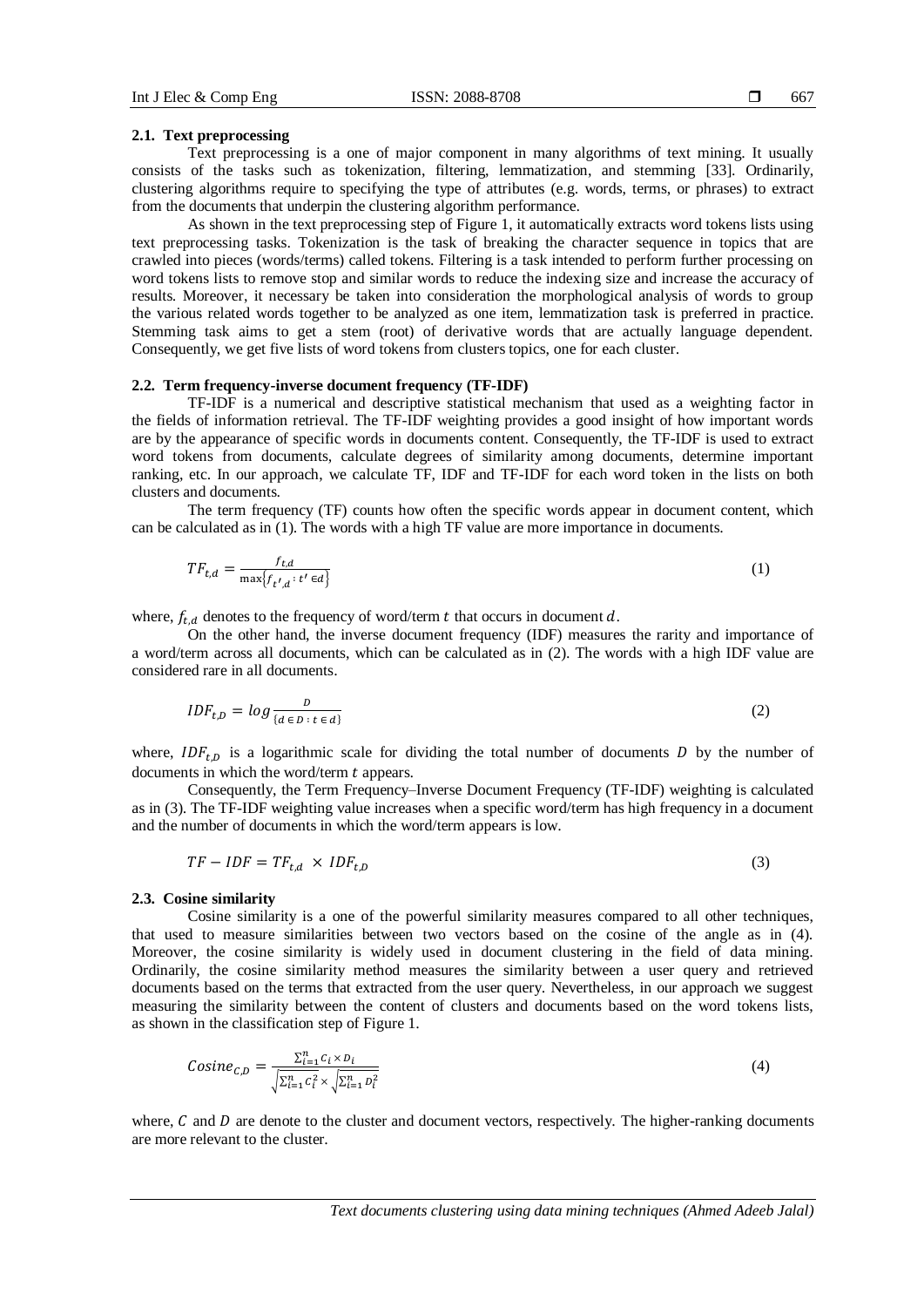# **3. RESULTS AND DISCUSSIONS**

The proposed research papers classification system is based on web data mining techniques to manage and process research papers data. In this section, we will describe the data sets collected and the steps taken while running the experiments along with discussing the results down to the evaluation. We collected 518 research papers for use in experiments, that are published in BEEI journal in various subject and scopes. The papers are related to the field of computer science, computer engineering, informatics, electronics, electrical, power engineering, telecommunication, information technology, instrumentation, control engineering. Each of these scope contains several topics such as computer architecture, programming, computer security, electronic materials, microelectronic system, electrical engineering materials, antenna and wave propagation, distributed platform, and robotics. Our goal is to classify these papers into five clusters according to those scopes. Consequently, as we explained early in research method section, we crawled the title, keywords and abstract for each paper to use as core data for classification. Meanwhile, we extract five lists of word tokens from the topics of scopes. Once these steps are completed, the corpus became ready to be used as input for TF-IDF calculation module to calculate the weight for each word token for both clusters and papers, as shown in Figure 2. Subsequently, the cosine similarity algorithm is implemented based on TF-IDF weights, as shown in Figure 3. Typically, the cosine similarity value ranges from 0 to 1, where a high value indicates that data are well-matched to their own cluster and poorly matched to neighboring clusters.

|          | Word Tokens of Cluster 1 |                      |  | Word Tokens of Cluster 2 |                             |  | Word Tokens of Cluster 3 |              |  | Word Tokens of Cluster 4                                   |              |  | Word Tokens of Cluster 5 |          |  |
|----------|--------------------------|----------------------|--|--------------------------|-----------------------------|--|--------------------------|--------------|--|------------------------------------------------------------|--------------|--|--------------------------|----------|--|
|          |                          | Computer Programming |  |                          | Electronics Microelectronic |  | Electrical               | Voltage      |  | Telecommunication   Antenna      Robotics   Control System |              |  |                          |          |  |
| Clusters | 2.73                     | 1.33                 |  | 0.56                     | 0.69                        |  | 1.29                     | 0.27         |  | 2.58                                                       | 0.23         |  | 0.24                     | 1.8      |  |
| Paper 1  | 0.49                     | 0.24                 |  | $\mathbf{0}$             |                             |  | $\mathbf{0}$             | $\Omega$     |  | $\bf{0}$                                                   | 0.45         |  | $\Omega$                 | $\bf{0}$ |  |
| Paper 2  | $\mathbf{0}$             | $\theta$             |  | 0.72                     | $^{0}$                      |  | $\theta$                 | 0.55         |  | $\theta$                                                   | $\mathbf{0}$ |  | $\theta$                 | $^{0}$   |  |
| Paper 3  | $\theta$                 | $\theta$             |  | 0.067                    | $\Omega$                    |  | 0.87                     | 0.14         |  | $\theta$                                                   | $\Omega$     |  | $\Omega$                 | $\theta$ |  |
| Paper 4  | $\Omega$                 | $\Omega$             |  | $\Omega$                 | $\theta$                    |  | $\Omega$                 | $\Omega$     |  | 0.67                                                       | 0.23         |  | 0.22                     | $\theta$ |  |
| Paper 5  | 1.21                     | 0.98                 |  | $\theta$                 | $\Omega$                    |  | $\theta$                 | $\mathbf{0}$ |  | $\theta$                                                   | $\theta$     |  | 1.48                     | 3.62     |  |
| $\cdots$ |                          |                      |  |                          |                             |  |                          |              |  |                                                            |              |  |                          |          |  |

#### Figure 2. TF-IDF weights

|         |       |      |          | Cluster 1   Cluster 2   Cluster 3   Cluster 4   Cluster 5 |       |
|---------|-------|------|----------|-----------------------------------------------------------|-------|
| Paper 1 | 0.066 | 0    | 0        | 0.022                                                     |       |
| Paper 2 | 0     | 0.43 | 0.27     |                                                           |       |
| Paper 3 | O     | 0.15 | 0.21     |                                                           |       |
| Paper 4 | 0     | 0    | $\Omega$ | 0.044                                                     | 0.013 |
| Paper 5 | 0.015 |      | 0        |                                                           | 0.034 |
|         |       |      |          |                                                           |       |

Figure 3. Cosine similarity results

As we see in Figure 2, there are five different clusters. For instance, the first cluster revolves about computer science, computer engineering, and informatics. The first cluster consists of many word tokens such as computer, programming, computing, and security, to mention a few. Similarly, we can examine the rest of clusters by analyzing the set of extracted topics. The results showed that most of the papers have been linked to the right cluster, depending on the results of cosine similarity algorithm. Figure 4 shows the classification, number, and distribution of over 96% of papers, since 2012 to 2019. These results constitute the efficiency of the proposed approach.

The validation factor allows evaluating the classification of papers according to the selected algorithms. We evaluate the proposed system using precision and recall metrics which are one of the most common validation metrics that based on separation between relevant and irrelevant items. As shown in Figure 5, the validation gives more accurate labeling for the papers classification. We found that some papers contain mixed subjects, which means that many different module, contribution, and tools have been employed in the paper.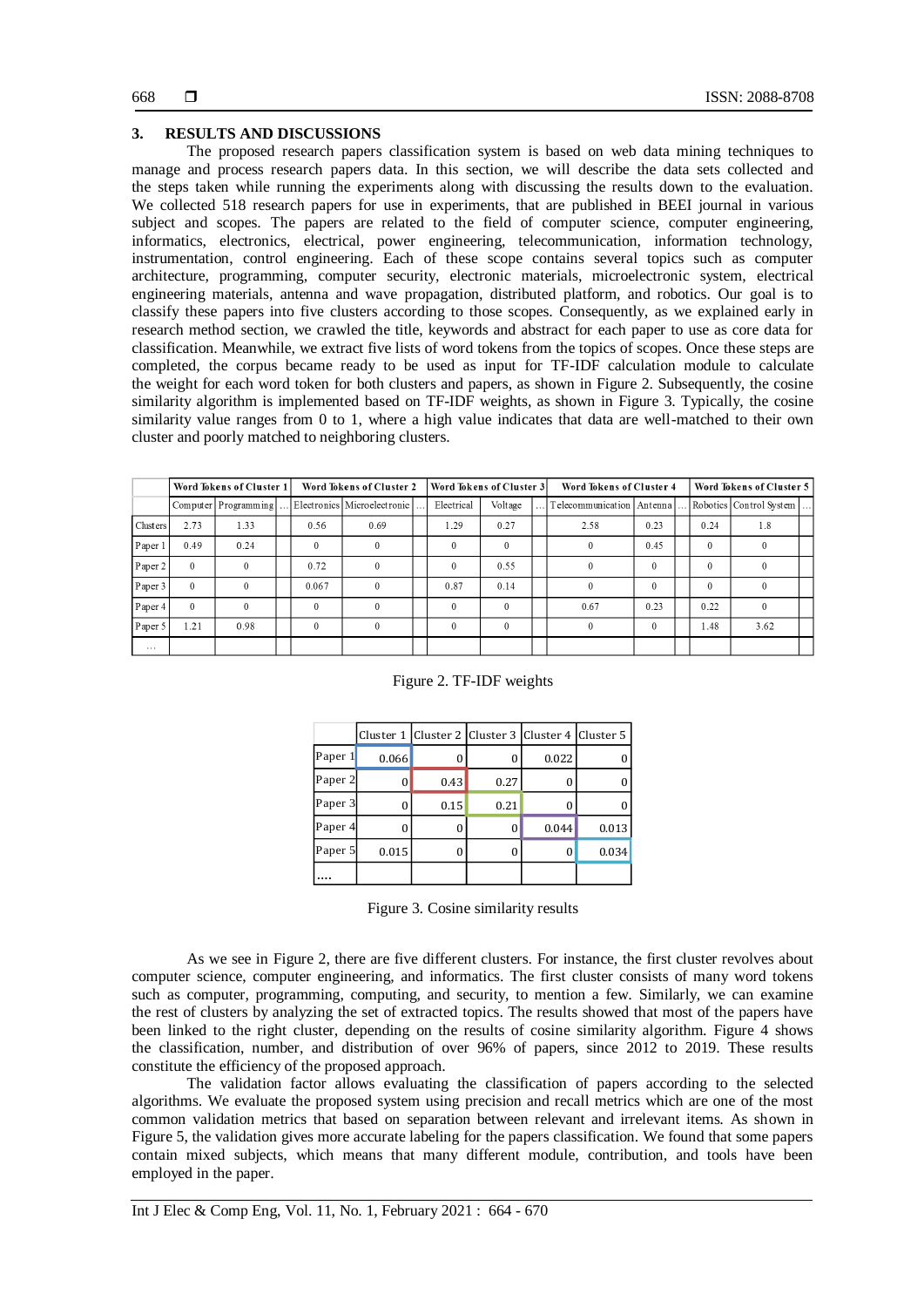

Figure 4. Papers classification and distribution



Figure 5. Validation results

#### **4. CONCLUSION**

In this paper, we proposed a classification approach for clustering the research papers to improve and automate the process of organizing and classifying scientific papers. The classification approach that introduced in this paper uses web data mining techniques to classify research papers depending on the focus and scope topics. The selected algorithms have shown accurate and reliable results in the classification according to predefined clusters. Ordinarily, classification of papers is essential to facilitate the finding of scientific research and increase the effectiveness of identifying the needs of researchers. The experimental results showed that it is possible to classify more than 96% of the papers in similar scopes using the cosine similarity algorithm, as these results were verified by precision and recall metrics. This paper mainly focuses on developing and analyzing the classification of research papers based on clusters topics. Future work should be extended to include various topics extracted from the papers to classify the whole papers accurately and efficiently.

#### **REFERENCES**

- [1] J. Avanija, et al., "Semantic Similarity based Web Document Clustering Using Hybrid Swarm Intelligence and Fuzzy C-Means," *HELIX -The Scientific Explorer,* vol. 7, no. 5, pp. 2007-2012, 2017.
- [2] A. P. Singh, et al., "Phrase based Web Document Clustering: an Indexing Approach," *Computer Communication, Networking and Internet Security,* vol. 5, pp. 481-492, 2017.
- [3] R. K. Roul, et al., "Web Document Clustering and Ranking Using TF-IDF based Apriori Approach," in *IJCA Proceedings on International Conference on Advances in Computer Engineering and Applications (ICACEA),*  vol. 2, pp. 34-39, 2014.
- [4] N. K. Nagwani, "Summarizing Large Text Collection Using Topic Modeling and Clustering based on Mapreduce Framework," *Journal of Big Data,* vol. 2, no. 1, pp. 1-18, 2015.
- [5] I. Alsmadi and I. Alhami, "Clustering and Classification of Email Contents," *Journal of King Saud University - Computer and Information Sciences,* vol. 27, no. 1, pp. 46-57, 2015.